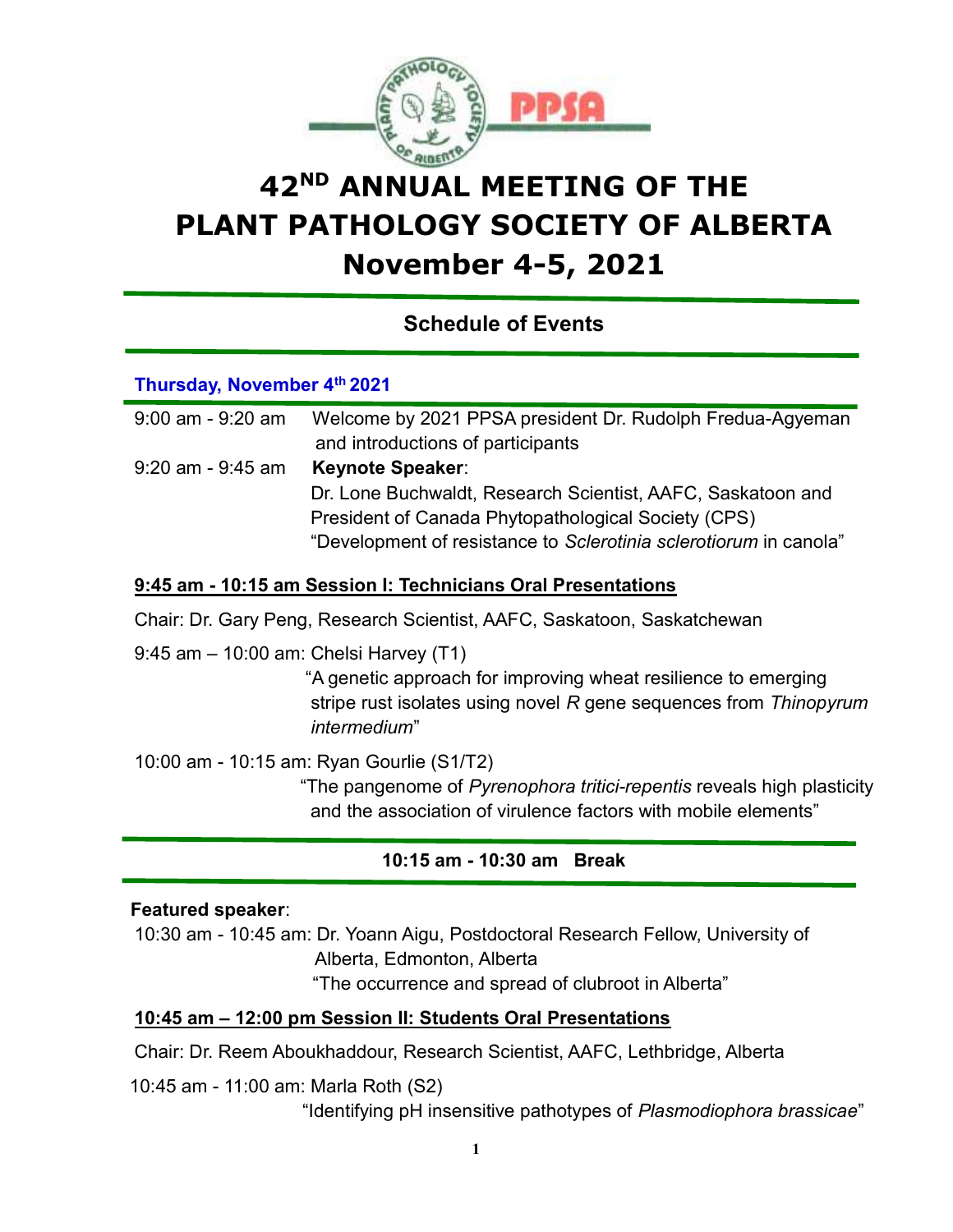

11:00 am – 11:15 am: Keisha Hollman (S3)

 "The virulence of Plasmodiophora brassicae on canola with 2nd generation clubroot resistance"

11:15 am – 11:30 am: Zhiyu Yu (S4) "Greenhouse and field evaluation of precipitated calcium carbonate for clubroot management"

11:30 am – 11:45 am: Emilee Storfie (S5)

 "Identification and functional investigation into Plasmodiophora brassicae effector candidates during infection of Brassica napus genotypes"

11:45 am – 12:00 pm: Hui Liu (S6)

"Transcriptome analysis of rutabaga (Brassica napus) cultivars indicates glucosinolate-derived nitriles may play a role inducing plant defense against clubroot disease"

## 12:00 pm – 13:00 pm Lunch break

# 13:00 pm – 13:45 pm Session III: Students Oral Presentations

Chair: Autumn Barnes, Canola Council of Canada

- 13:00 pm 13:15 pm: Ilakkiya Thirungnasambandam (S7) "Validation of polyclonal antibodies against tan spot and fusarium head blight spore, fungal pathogens of wheat"
- 13:15 pm 13:30 pm: Dilini Adihetty (S8) "Screening of barley cultivars for resistance to Bipolaris sorokiniana isolates from the prairies"
- 13:30 pm 13:45 pm: Yixiao Wang (S9) "Understanding Verticillium stripe-blackleg interactions"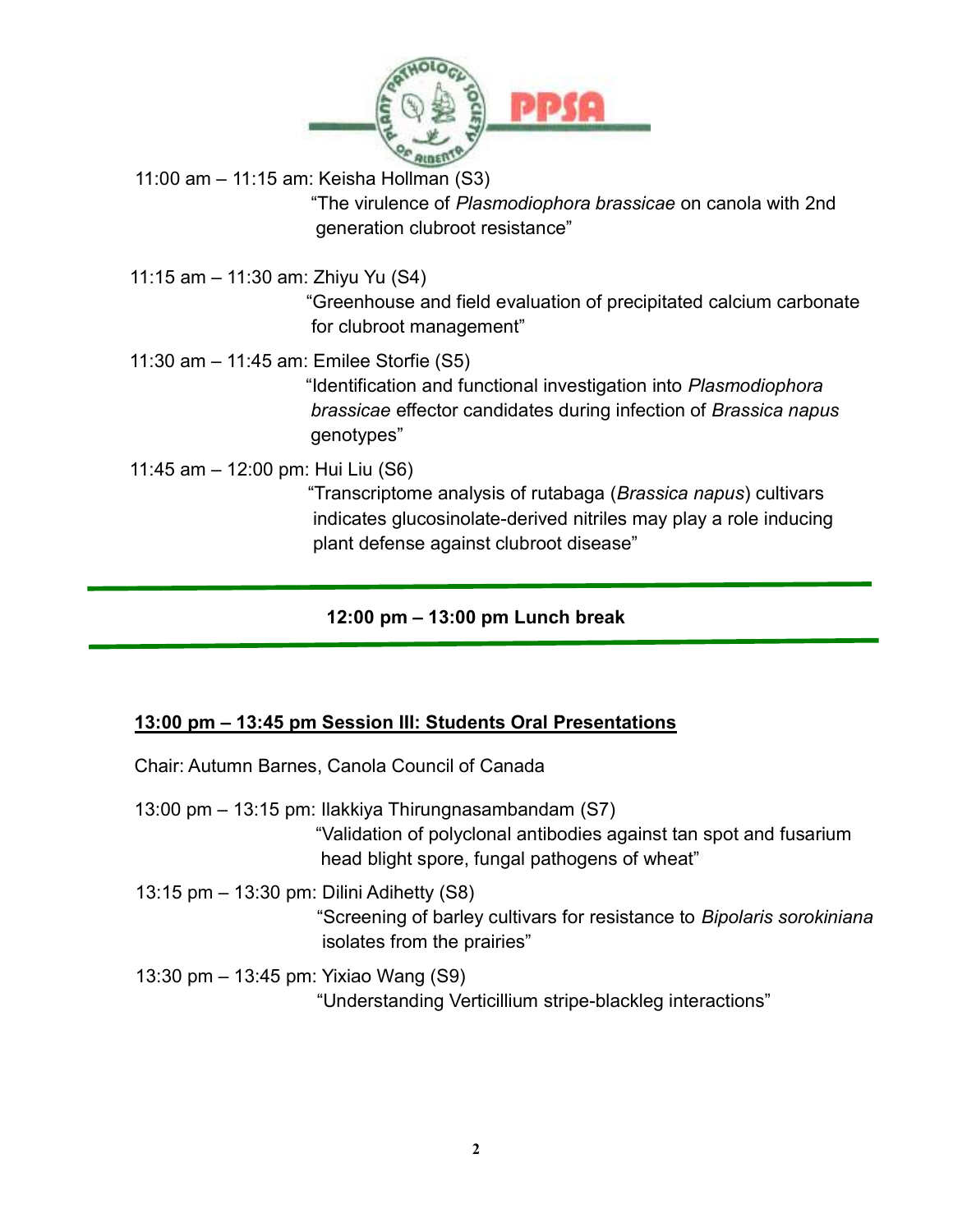

# 13:45 pm – 3:00 pm Session IV: Student and Technician Poster presentations

Chair: Dr. Kelly Turkington, Research Scientist, AAFC, Lacombe, Alberta

#### Student Posters:

- 1. Sijan Pandit (S12), R. Goyal, E. Schultz and S. Chatterton "Temporal analysis of Aphanomyces root rot development after zoospore inoculation of field pea"
- 2. Haitian Yu (S13), S.F. Hwang, R. Fredua-Agyeman and S.E. Strelkov "Effects of Fusarium avenaceum and F. proliferatum on seedling survival, growth, root rot severity and yield of canola"
- 3. Chunxiao Yang (S14), R. Fredua-Agyeman, S.F. Hwang, and S.E. Strelkov and L.Y. Gorim. "Determination of the optimum number of days to scan for root architectural traits"
- 4. Chunxiao Yang (S15), S.F. Hwang, R. Fredua-Agyeman and S.E. Strelkov "Optimization of Fusarium oxysporum inoculation methods for Brassica napus"
- 5. Claudia Escobar-Gil (S16), L. Galindo-Gonzalez, A. Akhavan and S.E. Strelkov "Transcriptomic profiling of the host-pathogen interaction in tan spot of wheat"

## Technician Posters:

- 1. Albert J. Hannig (T3), S. Chatterton, M. Tetorya, Dilip Shah and Ravinder K. Goyal "A search for an effective control measure against root-rot in field pea: Effect of antimicrobial peptides on in vitro growth of Aphanomyces euteiches"
- 2. Mohamed Hafez (T4), T. Despins, K. Nakajima and R. Aboukhaddour "Pyrenophora tritici-repentis in Japan: first report on race structure and a novel ToxA haplotype"

## 3:00 pm – 4:00 pm

Judges meet to rank Nov. 4 student and technician oral presentations and posters

NB: S = student  $T = 1$  technician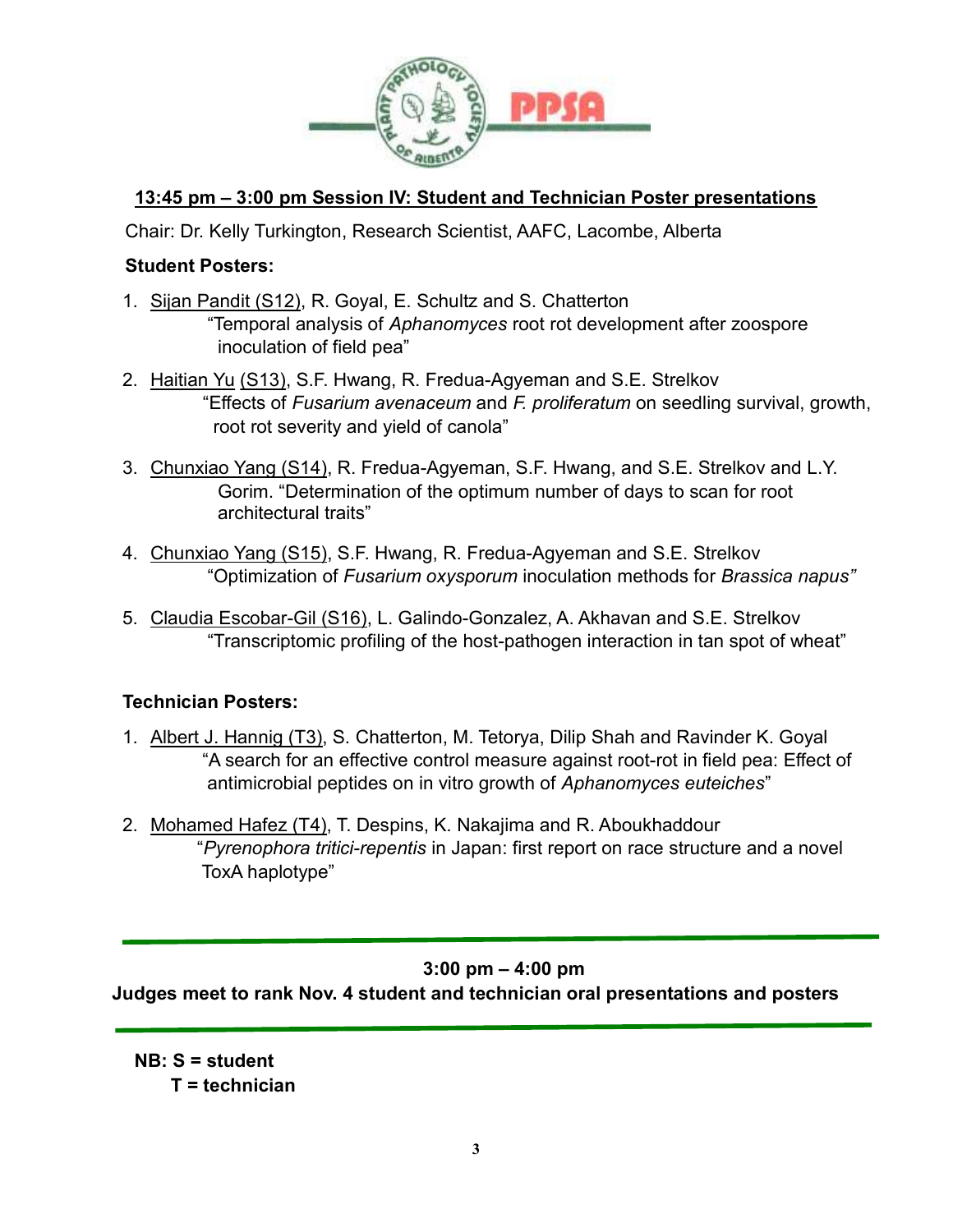

## Friday, November 5th 2021

08:40 am – 08:45 am: Welcome by 2021 PPSA president Dr. Rudolph Fredua-Agyeman

## Featured speaker:

I.

8:45 am – 9:00 am: Dr. Kelly Turkington, Research Scientist, AAFC, Lacombe, Alberta "Fungicide timing for sclerotinia stem rot of canola"

## 9:00 am – 9:30 am Session V: Students oral presentations

Chair: Dr. Andrea Botero, Postdoctoral Fellow, University of Alberta, Edmonton

9:00 am – 9:15 am: Kyle Biscaglia-Horvat (S10) "Effects of soil moisture and temperature on the pathogen dynamics of root rot complex in field pea"

9:15 am – 9:30 am: Longfei Wu (S11)

 "Detection and validation of partial resistance to Aphanomyces root rot in field pea cultivar '00-2067' via bulked segregant RNA-Seq (BSR- Seq)"

9:30 am – 10:30 am Break for participants

# 9:30 am – 10:30 am Judges meet to select winning oral presentations and posters

10:30 am – 11:00 am (Award Ceremony via zoom and group zoom pic)

## 11:00 am – 12:30 pm Business meeting

12:30 pm- Meeting Adjourns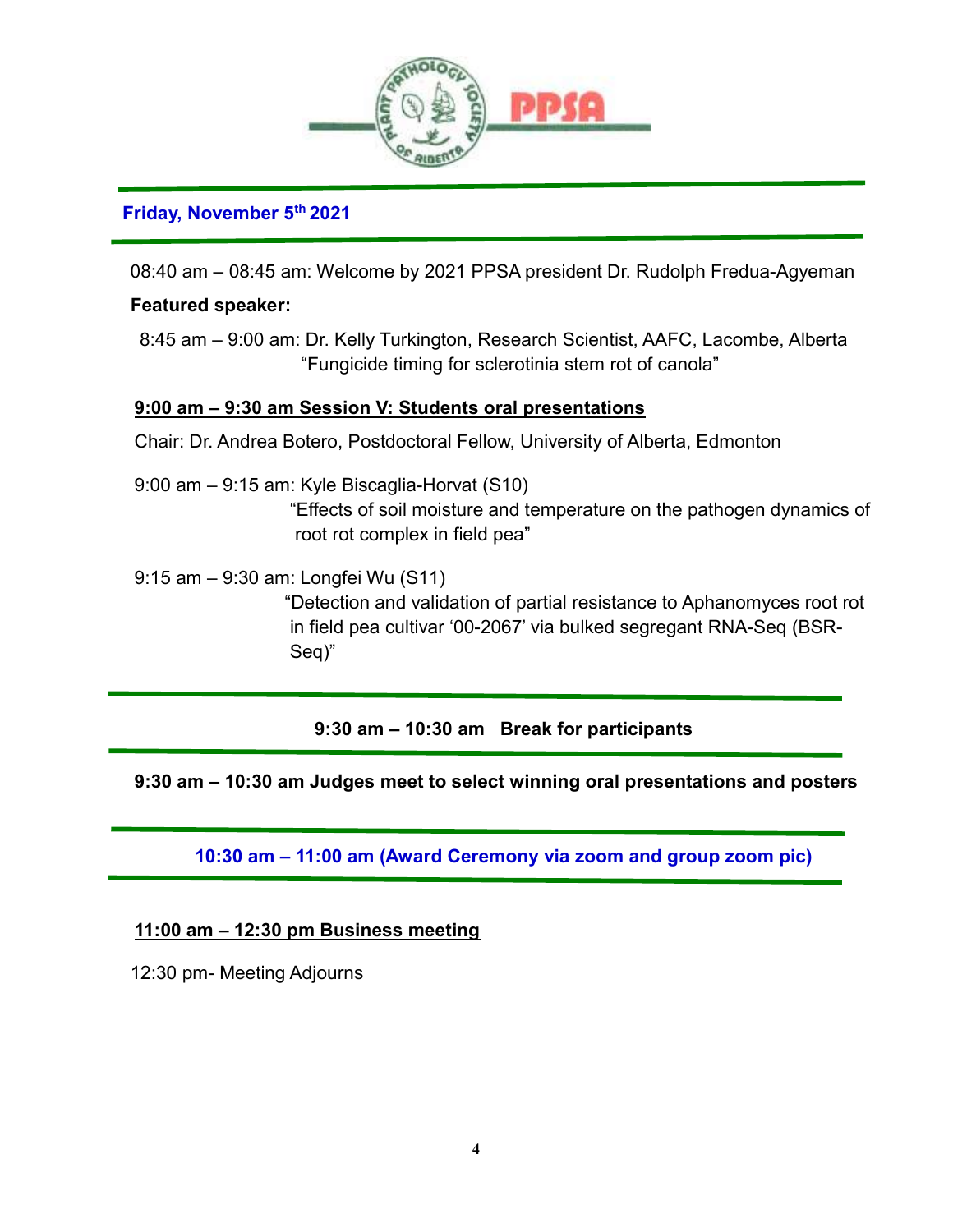

ORAL PAPER ABSTRACTS

T1 A genetic approach to improve wheat resilience to emerging stripe rust isolates using novel R gene sequences from Thinopyrum intermedium. CHELSI HARVEY, G.T. ARAUJO, M. FRICK, A. LAROCHE, J.D. LAURIE, R.J. GRAF, & A. BILICHAK, Lethbridge Research & Development Centre, Agriculture and Agri-Food Canada, 5403 1st Avenue South, Lethbridge, AB, T1J 4B1; (A.B.) Morden Research and Development Centre, Agriculture and Agri-Food Canada, 101 Rte 100 #100, Morden, MB R6M 1Y5

Stripe rust disease caused by the pathogen Puccinia striiformis f.sp. tritici remains a major biotic stress to wheat crops worldwide. Susceptibility to this disease can lead to a vast reduction of grain quality and yield. The main source of resistance to this disease is the presence of expressed resistance (R) genes in wheat lines. With the continued emergence of new virulent stripe rust isolates, many R genes are already or will likely become ineffective. Modifying known R gene sequences offers the potential for use of previously defeated genes. This modification focuses primarily on the coiled-coil (CC) and leucine-rich repeat (LRR) domains characteristic of most known R genes in monocots, including wheat. An alternative to altering the DNA sequences of previously characterized R genes is introducing new R genes into wheat, thereby increasing the available genetic repertoire for infection response. Historically, wild species have provided disease R genes to transfer to wheat thus prompting us to explore the wild relative intermediate wheatgrass (Thinopyrum intermedium) as a source of these genes. We observed stripe rust response under field conditions and narrowed our selection to 15 target wheatgrass lines displaying effective resistance. These lines were analyzed to discover a set of putative R genes for further investigation. Here, we report the identification of novel R genes discovered by resistance gene enrichment sequencing of Thinopyrum intermedium lines. Additionally, we will describe two approaches to employ these sequences in wheat with the ultimate goal of increasing resistance to virulent stripe rust races.

S1/T2 The pangenome of Pyrenophora tritici-repentis reveals high plasticity and the association of virulence factors with mobile elements.  $\overline{RYAN GOURLIE}^1$ , M. MCDONALD<sup>2</sup>, M. HAFEZ<sup>1</sup>, R. ORTEGA-POLO<sup>1</sup>, S. STRELKOV<sup>3</sup>, AND R. ABOUKHADDOUR<sup>1\**I*</sup> Agriculture and Agri-food Canada, LRDC, Cereal Pathology, 5403 1st Ave South, Lethbridge, AB, Canada, T1J 4B1, <sup>2</sup>School of Biosciences, University of Birmingham, Edgbaston, Birmingham, United Kingdom, B15 2TT, <sup>3</sup>Department of Agricultural, Food and Nutritional Science, 410 Agriculture/Forestry Centre, University of Alberta, Edmonton, AB T6G 2P5, Canada

Pangenome analysis of 41 global *Pyrenophora tritici-repentis* (Died.) Drechs. (tan spot of wheat) isolates revealed a high accessory gene count with 57% of all genes were accessory genes (not present in all isolates). A clear distinction between pathogenic and non-pathogenic genomes was observed in size, gene contents and phylogenetic relationships. Over 69% of the core genes had known functional domains, while only 28% of accessory genes had known functions. The pangenome is open, with the total set of genes continually increasing as genomes are added. Comparison of long-read assemblies with reference genomes revealed major structural organizations with the virulence genes ToxA and ToxB being nested in large transposons. ToxA and its associated transposon ToxhAt, are nested within what seems to be a 143 kb crypton. Whereas ToxB is present as multi-copy within a separate 294 kb transposon. Our study highlights the role of mobile elements in driving the evolution of virulence in this pathogen.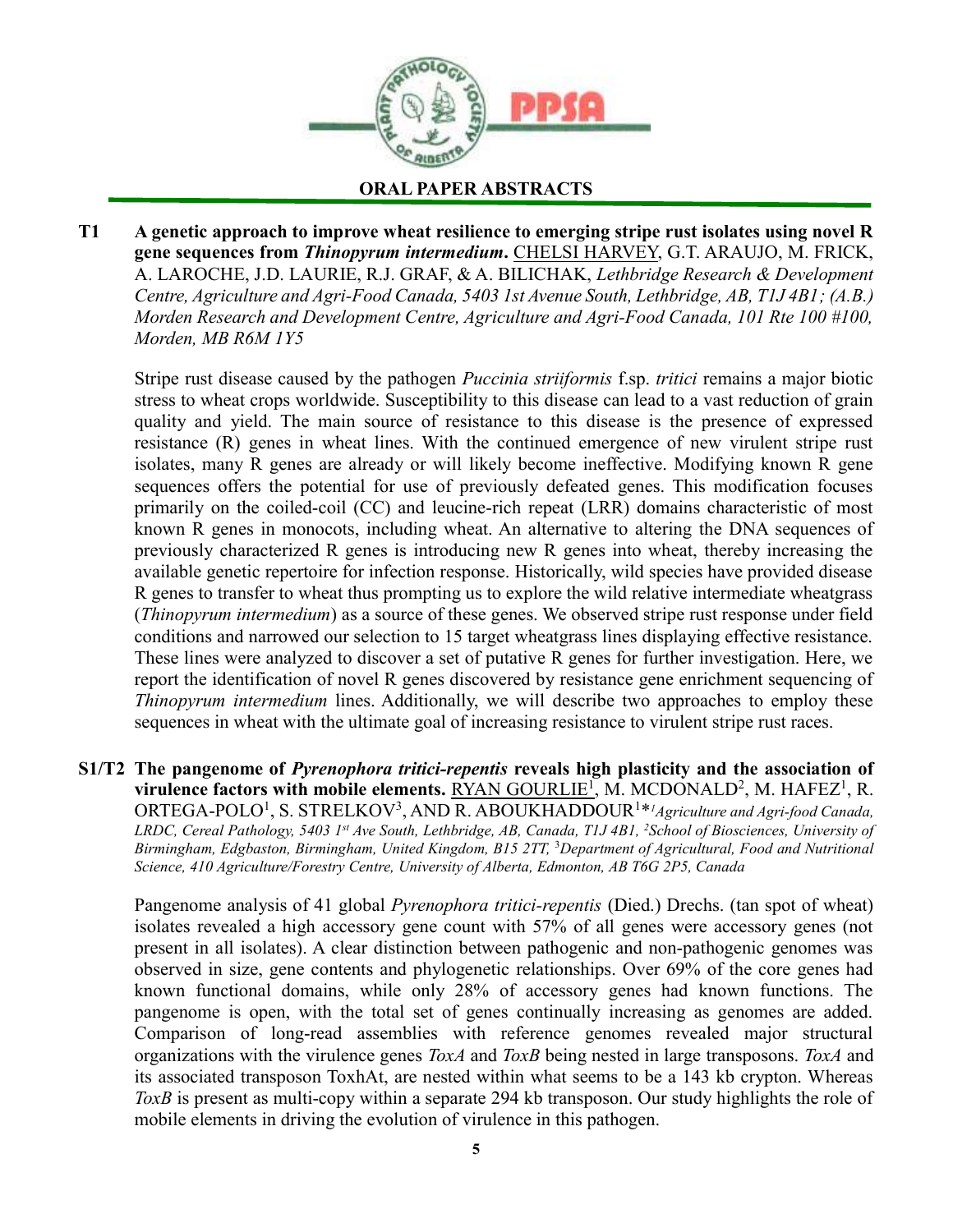

S2 Evaluation of the pH sensitivity of *Plasmodiophora brassicae* strains. MARLA ROTH, VICTOR P. MANOLII, SHEAU-FANG HWANG AND STEPHEN E. STRELKOV. Department of Agricultural, Food and Nutritional Science, University of Alberta, Edmonton, AB T6G 2P5

Clubroot, caused by Plasmodiophora brassicae, is a serious disease of canola (Brassica napus). Although disease development is favored in acidic soils, it is not clear whether there is differential sensitivity to pH among P. brassicae pathotypes. Clubroot-susceptible canola was grown in a potting medium/field soil mix inoculated with isolates representing pathotypes 3A, 3H, 3D, 5G or 5X of P. brassicae at pH 6.1 (no lime control) or pH 7.2 and pH 8.0 in replicated greenhouse trials. Clubroot severity was assessed after 6 weeks. No symptoms of clubroot were observed in noninoculated controls, while severe clubroot developed at pH 6.1 regardless of pathotype. Preliminary results indicated that there was a significant decrease in clubroot severity for pathotype 5X at pH 7.2. In contrast, there was a moderate but significant increase in clubroot severity for pathotype 5G at this pH; the isolate representing this pathotype originated from a high pH (7.8) field. At pH 8.0, symptom development was very limited for most pathotypes, including pathotype 5G. In a subsequent experiment, pathotypes 3A, 3D and 5G were evaluated further at pH values of 7.0, 7.3, 7.6 and 7.9 (and in a no lime control). Severe clubroot developed in the control and pH 7.0 and 7.3 treatments with all pathotypes, while disease severity was significantly lower at pH 7.6 and 7.9. Pathotype 3A caused greater disease severity at pH 7.9 than did pathotypes 3D and 5G. These results suggest some variation in the sensitivity of P. brassicae stains to soil pH.

S3 The virulence of *Plasmodiophora brassicae* on canola with '2<sup>nd</sup> generation' clubroot resistance. KEISHA .B. HOLLMAN, V.P. MANOLII, S.F. HWANG AND S.E. STRELKOV Department of Agricultural, Food and Nutritional Sciences, University of Alberta, Edmonton, AB T6G2P5, Canada

Clubroot, caused by Plasmodiophora brassicae, is a damaging soilborne disease of canola (Brassica napus) first identified on the Canadian Prairies in 2003. Clubroot resistant (CR) canola cultivars, carrying what is now known as '1<sup>st</sup> generation' resistance, were introduced in 2009-10 and soon became the most effective and widely used clubroot management tool. Unfortunately, new pathotypes of P. brassicae have emerged that can overcome  $1<sup>st</sup>$  generation resistance and are found in an increasing number of fields. In response, canola breeders have developed a new set of cultivars with so-called '2<sup>nd</sup> generation' resistance. While the nature of this resistance is not in the public domain, and may differ among cultivars from different companies, it is believed to be distinct from 1<sup>st</sup> generation resistance. Studies are underway to characterize the virulence of P. brassicae populations on different hosts with  $2<sup>nd</sup>$  generation resistance. Isolations of the pathogen were made from symptomatic  $2<sup>nd</sup>$  generation CR canola crops identified in the field and tested for their virulence on a suite of seven commercial canola cultivars carrying 2<sup>nd</sup> generation resistance. These cultivars were also tested with selected *P. brassicae* pathotypes that break  $1<sup>st</sup>$  generation resistance. Preliminary results indicate that about half of these cultivars developed moderate to severe clubroot when challenged with pathotypes that can overcome  $1<sup>st</sup>$  generation resistance. This suggests that resistance-breaking strains of P. brassicae may be difficult to control solely via the deployment of resistant cultivars, and that an integrated strategy, including cultural and other approaches, is warranted.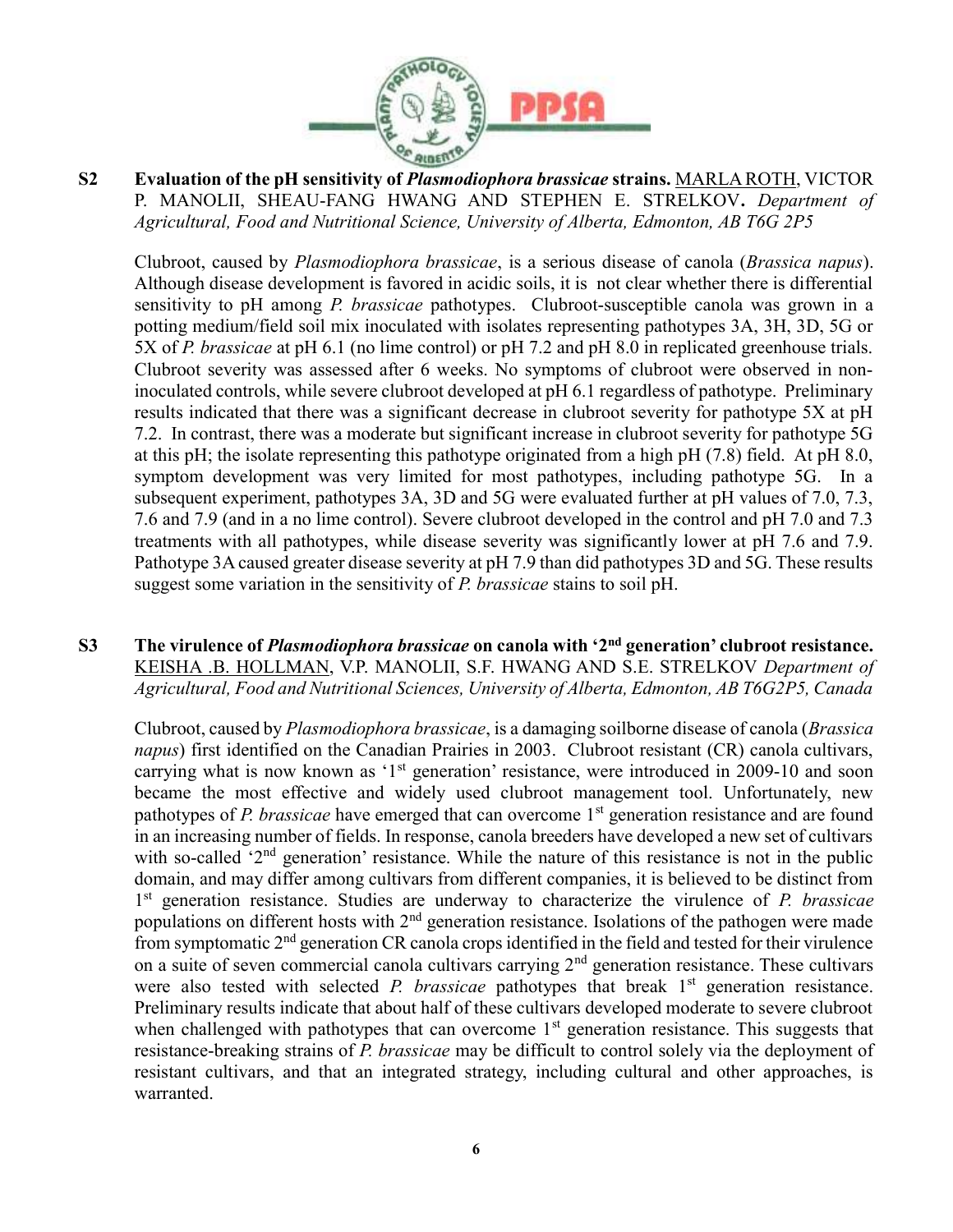

S4 Greenhouse and field evaluation of precipitated calcium carbonate for clubroot management ZHIYU YU, SHEAU-FANG HWANG AND STEPHEN E. STRELKOV. Department of Agricultural, Food and Nutritional Sciences, University of Alberta, Edmonton, AB, T6 G2P5.

Clubroot, caused by Plasmodiophora brassicae, is a threat to canola (Brassica napus L.) production in western Canada. Pathotypes of P. brassicae have emerged in recent years that can overcome the resistance in most canola cultivars. The application of lime has long been used to manage clubroot in cruciferous vegetables and could be another tool for disease control in canola. Precipitated calcium carbonate (PCC), an environmental-friendly lime product derived from the beet, corn and sugarcane industries, was evaluated for its efficacy in clubroot management. Two canola hybrids, '45H31' (clubroot susceptible) and 'CS2000' (moderately resistant), were seeded 1 week after the application of PCC at 3, 6 or 9 t/ha at three field sites and in a greenhouse trial with plastic tubs. Untreated control (UTC) treatments did not receive any PCC. Significant reductions ( $p < 0.05$ ) in clubroot severity relative to the UTC were observed in all of the PCC-treated plots or tubs. In the greenhouse tub trial, an increasing rate of PCC resulted in decreasing disease severity in both cultivars, while plants in the PCC-treated tubs grew significantly taller and produced more biomass than the UTC. In the field, a higher PCC rate also resulted in lower disease severity and higher yields; at all three field sites, the lowest disease severities and highest yields were observed at the highest rate (9 t/ha). The results suggest that PCC is an effective lime product for clubroot control and could be included as part of an integrated management strategy for this disease in canola.

S5 Identification and functional investigation of Plasmodiophora brassicae effector candidates during infection of *Brassica napus* by pathotype 3A. EMILEE STORFIE, L. GALINDO-GONZÁLEZ, Q. ZHOU, S.F. HWANG, AND S.E. STRELKOV. Department of Agricultural, Food and Nutritional Science, University of Alberta, Edmonton, AB, T6G 2P5, Canada

Canola (Brassica napus) contributes \$26.7 billion annually to the national economy, with production concentrated in the prairies. Clubroot disease, caused by the obligate parasite Plasmodiophora brassicae, poses a significant threat to this crop. To mitigate this threat, clubroot resistant (CR) canola cultivars with strong resistance to many pathotypes are widely grown. In recent years, however, this resistance has been overcome in an increasing number of fields due to pathotype shifts in P. brassicae populations. Pathotype 3A is one of the predominant resistance-breaking pathotypes. Transcriptomic analyses were conducted on pathotype 3A infections of B. napus rutabaga cultivars 'Laurentian' (susceptible) and 'Wilhemsburger' (resistant) at 7, 14, and 21 days after infection. To validate these analyses, the abundance of 28 putative effector transcripts was assessed using NanoString technology and a positive correlation was found between the two datasets. Nonredundant transcripts of the predicted effectors were analyzed across timepoints and cultivars, with transcripts displaying low covariance being compared with a previous study evaluating another resistance-breaking pathotype, 5X. Two highly expressed putative effectors, SPR01261.1 and SPO99289.1, which were identified in both studies, were selected for functional analyses. SPR01261.1 is predicted to encode a serine carboxypeptidase, whereas SPO99289.1 encodes an unknown protein with a kinase domain. Currently, investigations are underway to functionally assess each putative effector's signal peptide, and to determine each effector's protein function. The identification and characterization of these and other effectors will contribute to an improved understanding of the molecular interactions between *P. brassicae* and its *B. napus* host.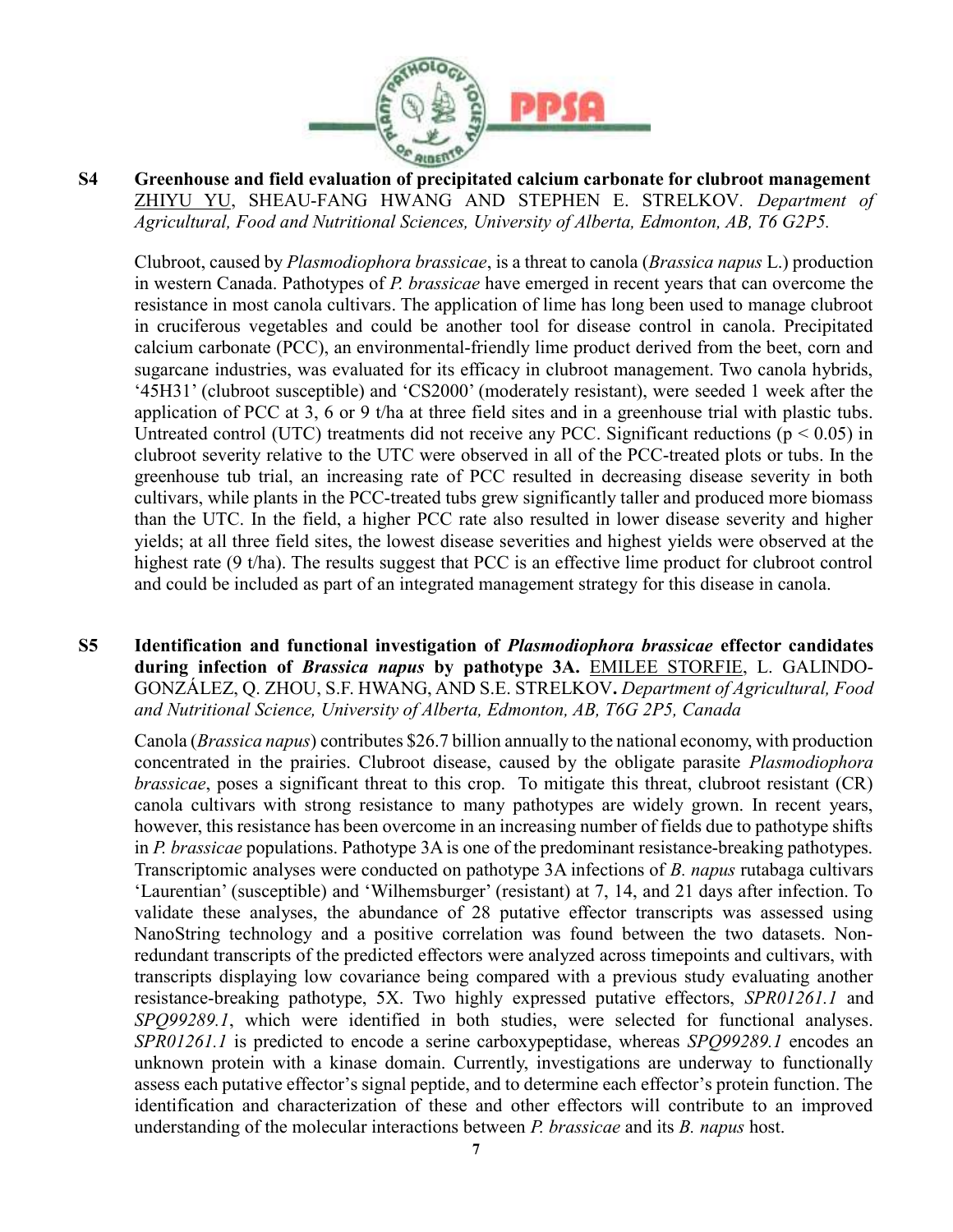

S6 Transcriptome analysis of rutabaga (Brassica napus) cultivars indicates glucosinolate-derived nitriles may play a role in inducing plant defense against clubroot disease. HUI LIU, Q.Q. ZHOU, S.E. STRELKOV, S.F. HWANG, AND J.A. OZGA. Department of Agricultural, Food and Nutritional Science, University of Alberta, Edmonton, AB T6G 2P5, Canada

Clubroot, caused by the obligate biotrophic protist Plasmodiophora brassicae, is one of the most damaging diseases of the Brassicaceae. Glucosinolates (GSL) are a group of defense-related secondary metabolites found in species of this family, and many of their hydrolysis products, including isothiocyanates, thiocyanate, and nitriles, are implicated in plant defense processes against many pathogens and herbivores. We analyzed the GSL pathway in a database from a recently published study (Zhou et al., 2020 Int J Mol Sci 21, 8381) where the authors compared transcriptomic profiles of two rutabaga (Brassicae napus subsp. rapifera) cultivars which showed resistant ('Wilhelmsburger') and susceptible ('Laurentian') responses to P. brassicae inoculation. The results indicated that several genes that lead to production of nitriles along the indolic GSL degradation pathway are more highly upregulated 7 days after pathogen inoculation in 'Wilhelmsburger' than in 'Laurentian'. Nitriles serve as defensive compounds against plant pathogens because of their toxic nature and are also proven to elicit defense response pathways in plants. These data suggests that GSL-derived nitriles may play a role in inducing enhanced plant defense against the clubroot pathogen in the rutabaga cultivar 'Wilhelmsburger'. Further research to understand the role of GSLs in defense against P. brassicae in cruciferous plants is warranted.

S7 Validation of polyclonal antibodies against fungal pathogens of wheat: tan spot and fusarium head blight. **IIAKKIYA THIRUGNANASAMBANDAM<sup>1,2</sup>, T. VUCUREVICH<sup>2</sup>, T. SHELTON<sup>2</sup>,** C. WATT<sup>2</sup>, N. KAV<sup>1</sup>, AND A. LAROCHE<sup>2</sup>, <sup>1</sup>Department of Agricultural, Food and Nutritional Science, University of Alberta, Edmonton, AB, T6G 2P5, <sup>2</sup>Agriculture and Agri-Food Canada, Lethbridge Research and Development Centre, Lethbridge, AB, T1J 4B1

Wheat is a staple food crop across the world with 760 million tonnes consumed annually. In 2020, The Canadian Prairie provinces produced 35 million tonnes of it. Airborne fungal pathogens pose a serious threat to wheat growers all over the world including Canada. Tan spot (TS) caused by Pyrenophora tritici-repentis (Died.) Drechs and fusarium head blight (FHB) caused by Fusarium graminearum (Schwein) Petch are important wheat diseases that impact the quality of crops and their yields. We describe the validation of polyclonal antibodies against TS and FHB spores through indirect enzyme linked immunosorbent assay (ELISA). An indirect ELISA involves a series of additions that bind to one another: first an antigen/spore coated onto a plate; then primary antibodies; secondary antibodies that are conjugated to enzymes, and lastly colorimetric reagent that is measured by spectrophotometry. An indirect checkerboard ELISA is used to determine the effective specificity of polyclonal antibodies against fungal spores by using different concentrations of both antigens and antibodies. Alterations in the concentrations can be adapted to measure either spores or the antibody. The experiment was repeated twice with three replicates in each. The linear range of detection was between 1300 and 115,000 spores for FHB while being smaller for TS spores. Cross-reactivity of the TS antibodies will be verified against FHB spores and vice-versa FHB antibodies will be challenged with TS spores. These results suggest that these new antibodies will be very useful for antigenic detection of TS and FHB spores.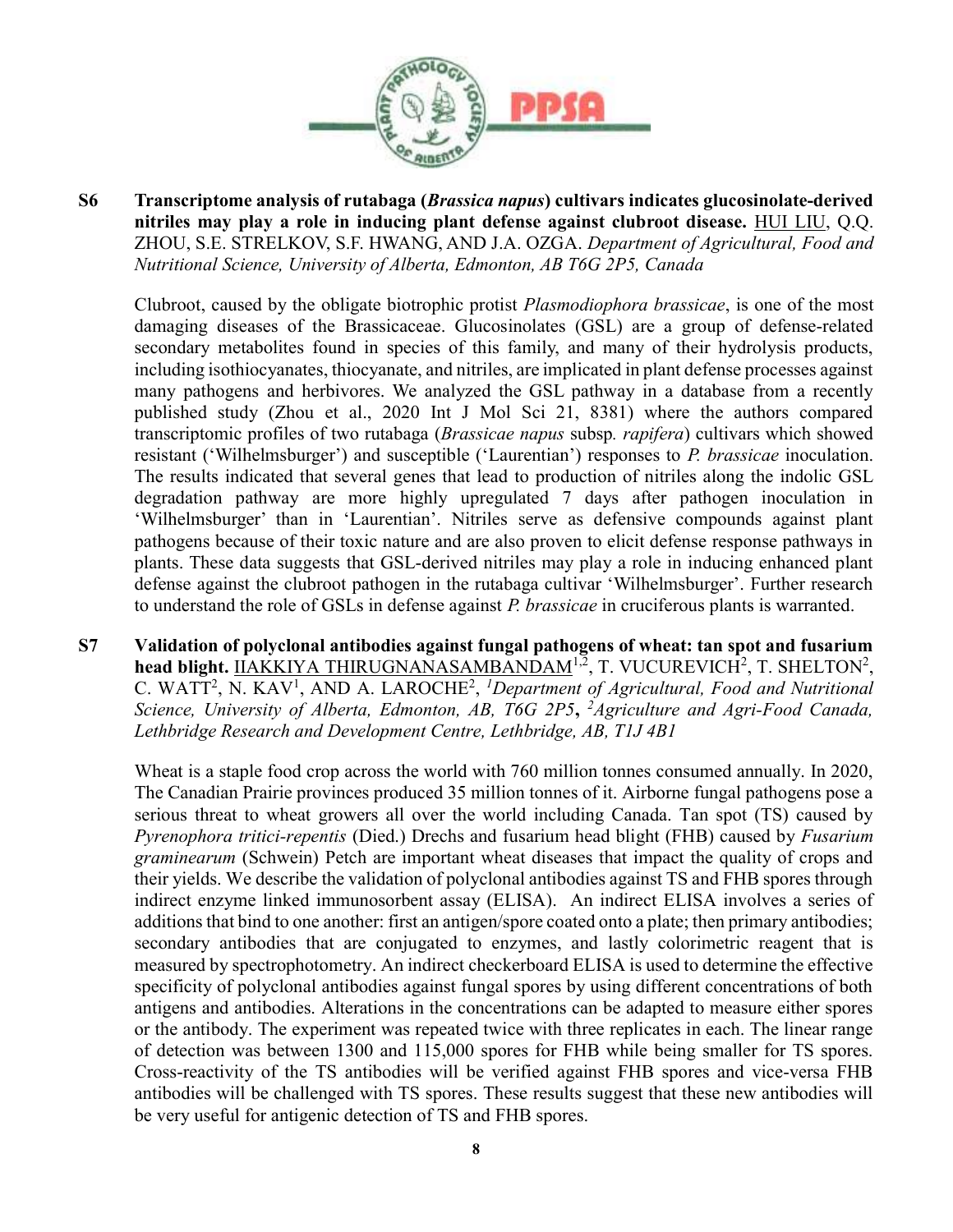

S8 Screening of barley cultivars for resistance to *Bipolaris sorokiniana* isolates from the Prairies DILINI D. ADIHETTY, K. XI, H. KLEIN-GEBBINCK, R. ABOUKHADDOUR, H.R. KUTCHER, J.R. TUCKER, X. WANG, W. XU, A.D. BEATTIE, A. BADEA, T.K. TURKINGTON, AND S.E. STRELKOV. Department of Agricultural, Food and Nutritional Science, 410 Agriculture/Forestry Center, University of Alberta, Edmonton, AB T6G 2P5, Canada; (K.X.) Alberta Agriculture and Forestry, Field Crop Development Centre, Lacombe, AB, T4L 1W1, Canada; (H.K.-G.) Beaverlodge Research Farm, Agriculture and Agri-Food Canada, Beaverlodge, AB T0H 0C0, Canada; (R.A.) Lethbridge Research and Development Center, Agriculture and Agri-Food Canada, Lethbridge, AB T1J 4B1, Canada; (H.R.K.) College of Agriculture and Bioresources, Department of Plant Sciences, University of Saskatchewan, Saskatoon, SK S7N 5A8, Canada; (J.R.T.) Brandon Research and Development Center, Agriculture and Agri-FoodCanada, Brandon, MB R7A 5Y3, Canada; (X.W.) Morden Research and Development Center, Agriculture and Agri-Food Canada, Morden, MB R6M 1Y5, Canada; (W.X.) Morden Research and Development Center, Agriculture and Agri-Food Canada, Morden, MB R6M 1Y5, Canada; (A.D.B.) Department of Plant Sciences, College of Agriculture and Bioresources, University of Saskatchewan, Saskatoon, SK S7N 5A8, Canada; (A.B.) Brandon Research and Development Center, Agriculture and Agri-FoodCanada, Brandon, MB R7A 5Y3, (T.K.T.) Lacombe Research and Development Center, Agriculture and Agri-Food Canada, Lacombe, AB T4L 1W1, Canada; and (S.E.S.) Department of Agricultural, Food and Nutritional Science, 410 Agriculture/Forestry Center, University of Alberta, Edmonton, AB T6G 2P5, Canada

Spot blotch, caused by Bipolaris sorokiniana (Sacc.) Shoemaker, is an important foliar disease of barley found with increasing frequency on the Canadian Prairies. Yield losses of 16%-33% can occur under favorable conditions, and as such, the deployment of spot blotch-resistant cultivars can help to mitigate the impact of this disease. It is critical to evaluate the virulence of B. sorokiniana populations to identify any shifts that could reduce the effectiveness of resistance. Eleven B. sorokiniana isolates collected in 2018-2020 from Manitoba (5 isolates), Saskatchewan (3 isolates) and Alberta (3 isolates) were tested for their virulence on three barley cultivars, 'AAC Synergy', 'CDC Fraser', and 'Revanche'. Host reactions were rated on a 0 (no disease) to 9 (severe symptoms) infection response (IR) scale, 8-10 days after inoculation at the seedling stage. Four of the five isolates from Manitoba were highly virulent (7.5 to 9) on all three cultivars, while the fifth was highly virulent on 'AAC Synergy' and 'Revanche', but caused an IR of 4.6 on 'CDC Fraser'. One isolate from Saskatchewan and another isolate from Alberta caused an IR of 4.5 and 4.8, respectively, on 'AAC Synergy'. These data suggest that current B. sorokiniana populations on the Prairies can either overcome or at least show some adaptation to the resistance in cultivars such as 'AAC Synergy' and 'CDC Fraser'. The identification of isolates virulent on "resistant" cultivars highlights the importance of more improved resistant cultivars combined with integrated disease management practices for the sustainable management of spot blotch of barley.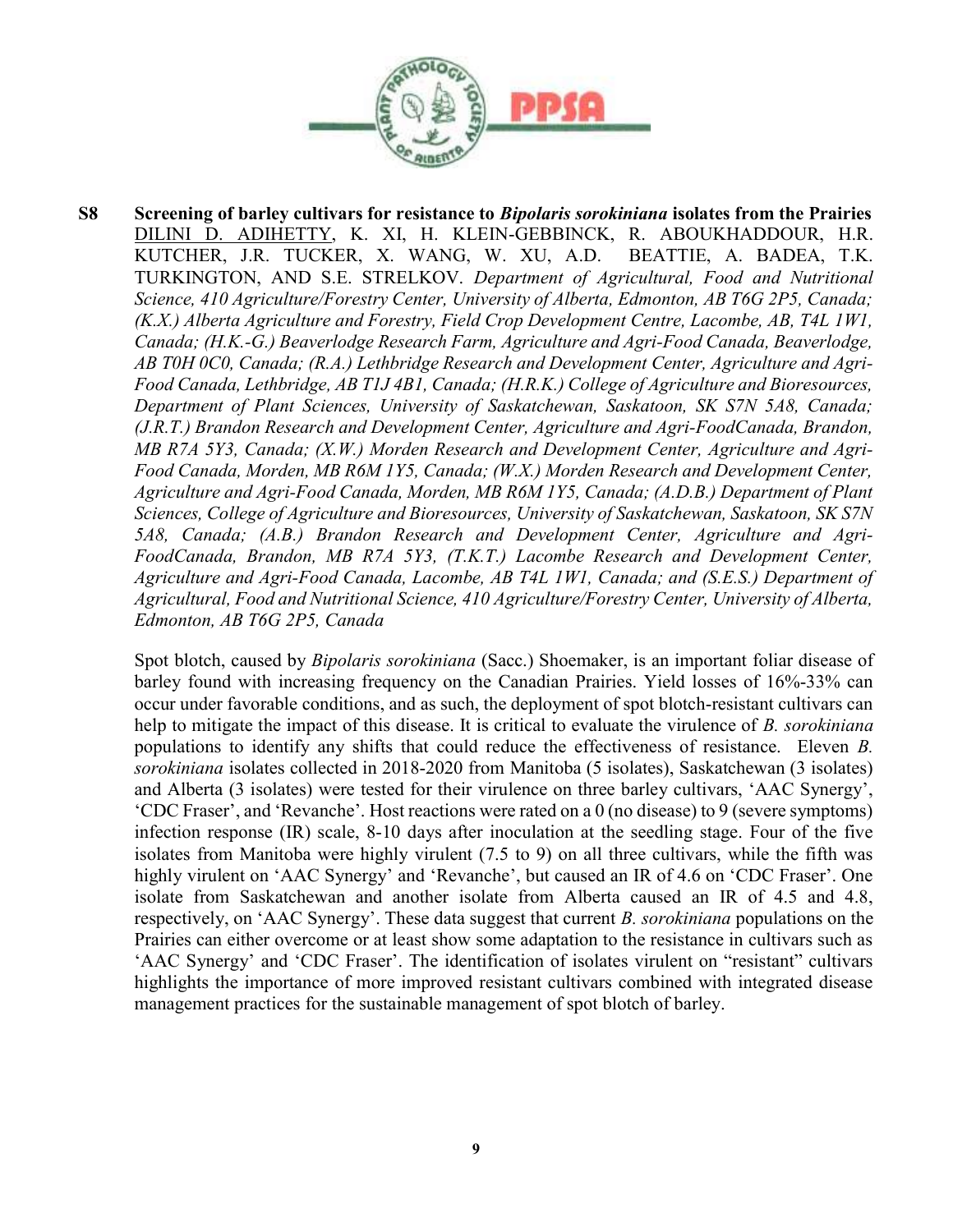

S9 Understanding Verticillium stripe-blackleg interactions. YIXIAO WANG, S.E. SRELKOV, AND S.F. HWANG Department of Agricultural, Food and Nutritional Sciences, University of Alberta, Edmonton, AB T6G2P5, Canada

Verticillium stripe, caused by Verticillium longisporum, is a relatively new disease of canola (Brassica napus) in Canada. In contrast, blackleg of canola (Leptosphaeria maculans) is ubiquitous and has been recorded in Canada for more than three decades. Both V. longisporum and L. maculans cause a similar discoloration of the stem in cross-section, and both pathogens may occur in the same field. Therefore, an improved understanding of Verticillium stripe - blackleg interactions could help growers to distinguish between these diseases and facilitate the selection of best management strategies. Field experiments were conducted over 2 years near Edmonton, Alberta, using the canola hybrids '45H31' and 'CS2000'. The hybrids were inoculated with *V. longsiporum* and *L. maculans* individually and together at five different rates. Control treatments did not receive inoculum of either pathogen. Disease assessments were conducted at plant maturity on a 0 to 5 scale for blackleg  $(0 = a$  completely healthy plant and  $5 =$  plant death) and 0 to 4 scale for Verticillium stripe  $(0 = a$ completely healthy plant and 4 = peeling of the stem epidermis and large numbers of microsclerotia). Both canola hybrids were susceptible to Verticillium stripe, which caused greater yield losses than blackleg. When both pathogens were inoculated together, yield losses ranged from 4.4% to 24.2%. Therefore, integrated disease management strategies should consider the possible occurrence of both V. longisporum and L. maculans.

S10 Effects of Soil Moisture and Temperature on the Pathogen Dynamics of Root Rot Complex in Field Pea. KYLE BISCAGLIA-HORVATH, M. HARDING AND S. CHATTERTON. (K.B. & S.C.) Lethbridge Research and Development Centre, Agriculture and Agri-Food Canada, 5403 1 Ave S, Lethbridge, AB, Canada; (K.B.) Department of Biology, University of Lethbridge, 4401 University Dr W, Lethbridge, AB, Canada; (M.H.) Crop Diversification Centre South, South 301 Horticultural Station Road East, Brooks, AB, Canada.

Pea root rot is a disease complex comprised of multiple biotic and abiotic stressors resulting in decay of the root system. Pathogens contributing to root rot in field peas include Aphanomyces euteiches and various Fusarium spp. However, little is understood of the interaction between biotic and abiotic stressors within the disease complex. The objective of our study was to study the effects of soil moisture and temperature on disease development and host colonization in artificially inoculated multiple infection scenarios. CDC Meadow was selected as a susceptible cultivar and grown for the period of one month in sterilized soil inoculated with varying concentrations of two isolates of Fusarium avenaceum and one isolate of Aphanomyces euteiches, either singly or in combination. Environmental effects studied were (i) soil moisture (drought stressed, field capacity and saturated) and (ii) temperature (day: 16 hrs/night: 8 hrs;  $28^{\circ}C/20^{\circ}C$ ,  $23^{\circ}C/15^{\circ}C$  and  $18^{\circ}C/10^{\circ}C$ ). At onemonth plants were processed for biomass and roots were indexed for disease severity against a visual rating scale. Replicates were subsampled for DNA extraction from the tap and lateral root regions; and pathogen biomass will be quantified to determine host colonization and pathogen localization. Results to date have shown a positive correlation between volumetric water content and disease severity and a negative correlation between disease severity and temperature in samples containing A. euteiches. Samples containing a mixed population of F. avenaceum and A. euteiches displayed the lowest disease severity when watered to field capacity. By improving our understanding of these interactions, we hope to more accurately predict risk of severe root rot based on environmental conditions and knowledge of the predominant pathogen composition in field soils.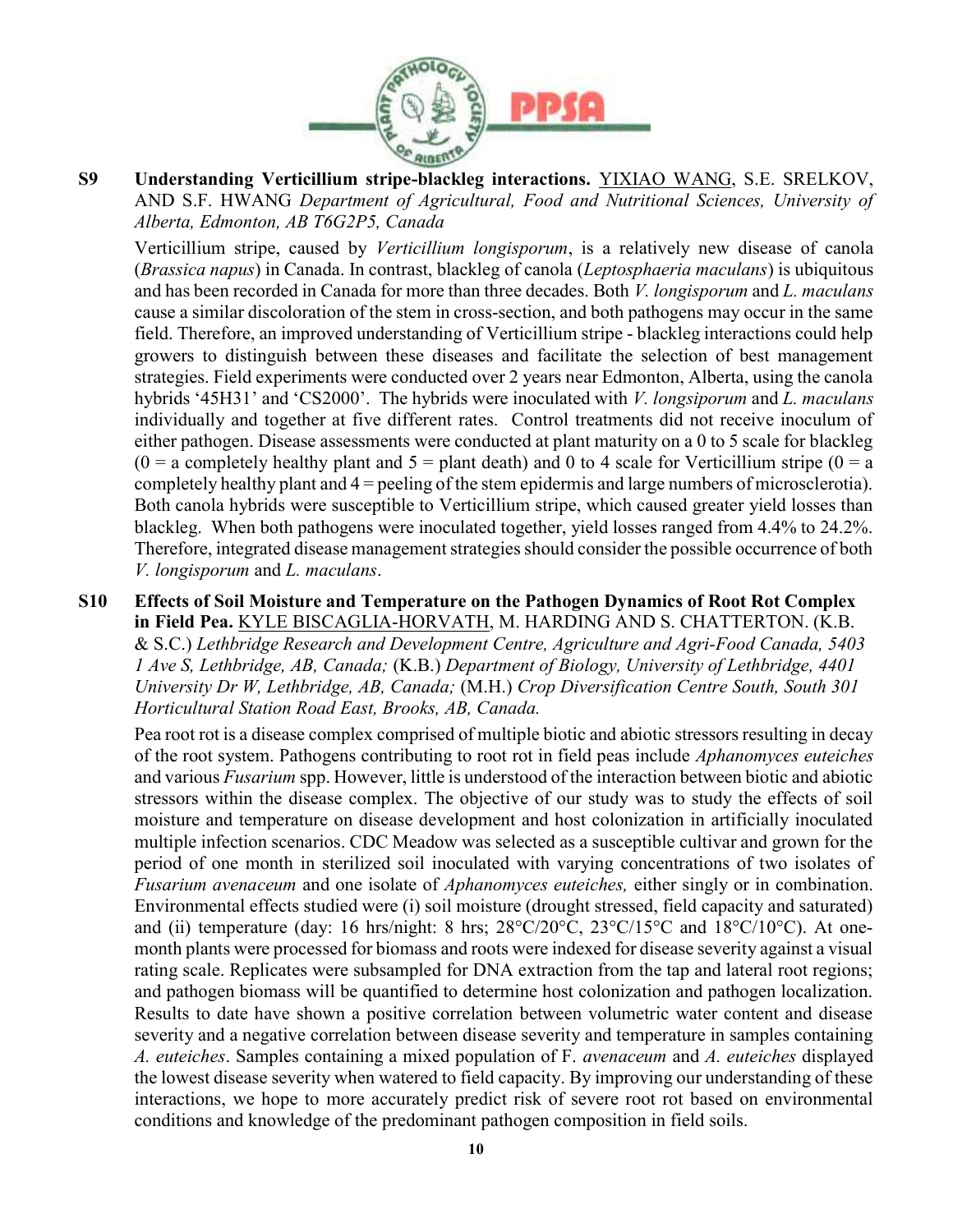

S11 Detection and validation of partial resistance to Aphanomyces root rot in field pea via Bulked Segregant RNA-Seq. LONGFEI WU, RUDOLPH FREDUA-AGYEMAN, STEPHEN E. STRELKOV, KAN-FA CHANG AND SHEAU-FANG HWANG. Department of Agricultural, Food and Nutritional Science, University of Alberta, Edmonton, AB, T6G 2P5, Canada

Aphanomyces root rot, caused by Aphanomyces euteiches, can cause severe yield loss in field pea (Pisum sativum L.). Polygenic resistance to this disease has been reported in the field pea cultivar '00-2067'. Bulked segregant analysis-RNA-Seq (BSR-Seq) was conducted with an F8 RIL population derived from the cross 'Carman'  $\times$  '00-2067' to detect and validate the basis of this resistance. Disease reactions were assessed under controlled conditions in three independent experiments, indicating a significant genotypic effect ( $P < 0.05$ ) and significant correlation coefficient  $(0.51 \le r \le 0.58, P \le 0.001)$  among the three experiments. Resistant (R) and susceptible (S) bulks were generated that showed extreme resistance or susceptibility, respectively, to A. euteiches. RNA-seq analysis of the R bulks generated  $44,595,510 \sim 51,658,688$  reads and 98.08%  $\sim$ 99.44% were aligned, of which intragenic rates were  $93.40\% \sim 93.72\%$  and exonic rates were  $84.50\% \sim 85.13\%$ . For analysis of the S bulks,  $43,848,192 \sim 45,664,302$  reads were generated with alignment rates of 99.04%  $\sim$  99.53%, intragenic rates of 92.86%  $\sim$  93.43% and exonic rates of  $83.37\% \sim 84.50\%$ . The aligned sequences in this study were linked to 44,757 genes in a reference genome, of which  $42.60\% \sim 43.12\%$  and  $42.66\% \sim 43.13\%$  were expressed in the R and S bulks, respectively. Two-hundred ninety-seven candidate genes that showed differential expression between the R and S bulks were selected for further study of the plant defense mechanisms against A. euteiches and for SNP development in pea.

#### POSTER ABSTRACTS

#### S12 Temporal analysis of Aphanomyces root rot development after zoospore inoculation of field pea. SIJAN PANDIT, R. GOYAL, E. SCHULTZ AND S. CHATTERTON. University of Lethbridge, 4401 University Drive, Lethbridge, AB, T1K 3M4, Canada; (S.C.) Lethbridge Research and Development Centre, Agriculture and Agri-Food Canada, 5403–1 Avenue South Lethbridge, AB, T1J 4B1, Canada; (R.G.) Lacombe Research and development center, Agriculture and Agri-Food Canada, 6000 C and E trail, Lacombe, AB, T4L 1W1

Aphanomyces root rot (ARR), caused by the oomycete Aphanomyces euteiches, is the most devastating soil borne disease in field pea (Pisum sativum). ARR can cause complete yield loss and efficient disease management options are unknown. Symptoms include honey brown lesions on lateral roots which later progress to tap root and epicotyl resulting in stunting, chlorosis and premature plant death. Symptoms might not be evident right after pathogen colonization of the roots. Understanding disease development in relation to pathogen inoculum is necessary for plantpathogen interaction studies. The objective of this research was to develop consistent system for inoculating plants to achieve uniform disease and to determine time point of pathogen colonization, along with symptom manifestation, progression and pathogen biomass in roots with time after A. euteiches zoospores (asexual spores) inoculation. Two independent greenhouse trials with pea cultivars 'CDC Meadow' and 'CDC Dakota' were conducted. Two weeks old plants were inoculated with zoospores  $(10^3\text{/ml})$  using a root soak method. Mock-inoculated plants were soaked in mineral-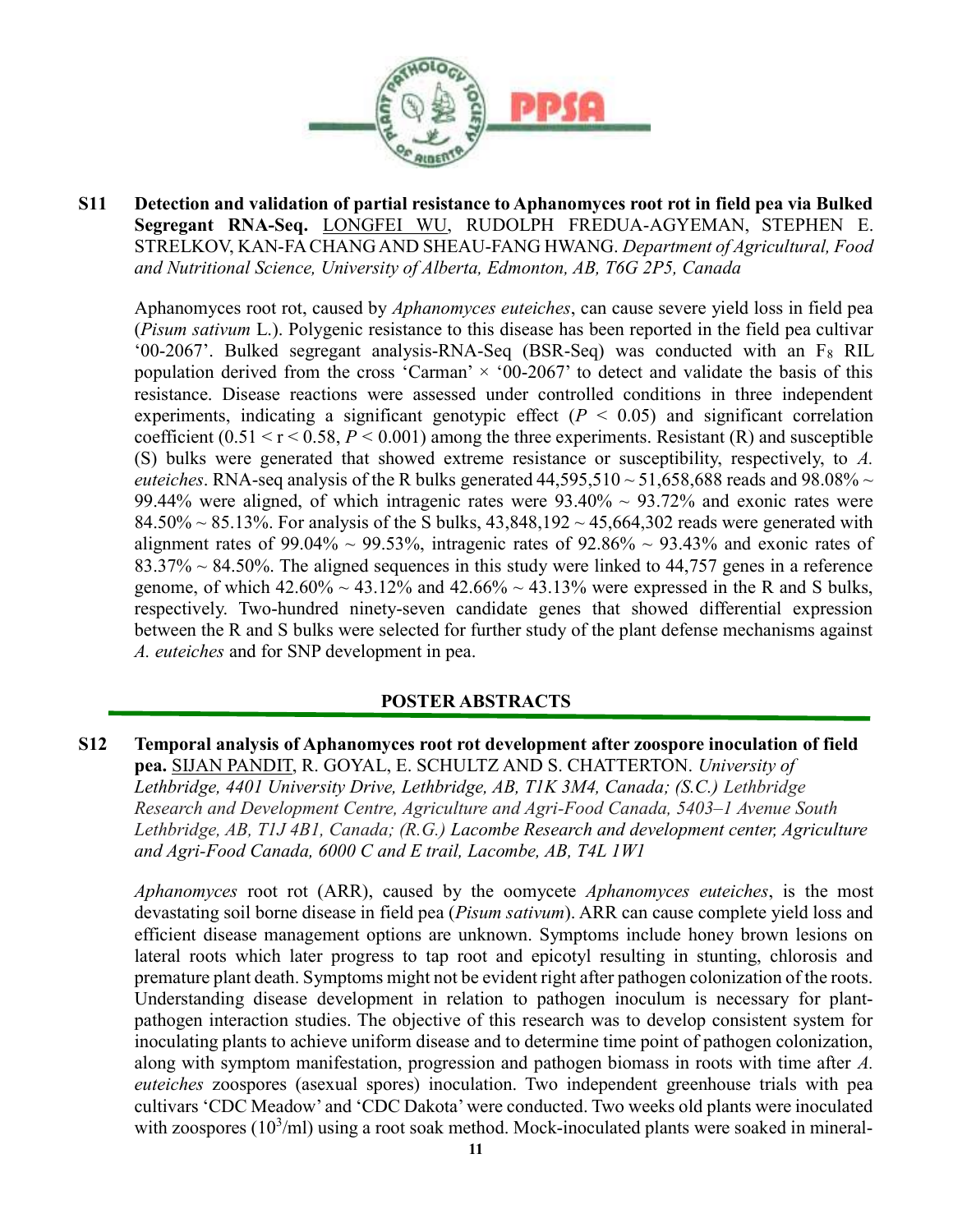

salt solution. Roots were sampled for disease severity rating at 2, 6, 12, and 24 hours post inoculation (hpi), then 2 days post inoculation (dpi) followed by alternate days until 20 dpi. Symptoms were evident on inoculated plants at 6 dpi. However, qPCR of samples within first two days detected pathogen as early as 12 hpi on CDC Meadow, although more results on pathogen biomass are pending. This time period between pathogen entry and symptoms manifestation is crucial for the study of early plant defense responses to ARR.

S13 Effects of Fusarium avenaceum and F. proliferatum on seedling survival, growth, root rot severity and yield of canola. HAITIAN YU, S.F. HWANG, R. FREDUA-AGYEMAN AND S.E. STRELKOV. Department of Agricultural, Food and Nutritional Sciences, University of Alberta, Edmonton, AB T6G2P5, Canada

Seedling blight and root rot can have a substantial impact on plant stand uniformity and canola (Brassica napus L.) production in western Canada. Species of Fusarium are among the most common casual agents of seedling blight and root rot, with  $F$ . *avenaceum* reported to be predominant. In contrast, while Fusarium proliferatum can infect numerous crop plants and cause rots, blights, wilts and diebacks, this fungus has not been evaluated extensively on canola. In this study, we conducted field and greenhouse experiments to determine the effects of  $F$ . avenaceum and F. proliferatum on the growth of canola. Generally, for both F. avenaceum and F. proliferatum, as the inoculum concentration increased, seedling emergence, shoot weight, and yield decreased under field conditions. Disease severity in all treatments was significantly higher than in the controls. In the case of F. proliferatum, disease severity in both cultivars examined increased as the inoculum concentration increased, and emergence significantly declined as the inoculum concentration increased from zero (control) to low to medium. Canola yield was significantly lower than in the control at the high inoculum concentration. Under greenhouse conditions, plant counts, plant height, shoot weight, and disease severity were negatively affected by  $F$ . proliferatum inoculum, and disease severity increased and plant height decreased with increasing inoculum concentration. In conclusion, while both F. avenaceum and F. proliferatum reduced emergence and increased disease severity in canola, F. proliferatum showed a more marked effect.

S14 Determination of the optimum number of days to scan for root architectural traits. CHUNXIAO YANG, R. FREDUA-AGYEMAN, S.F. HWANG, S.E. STRELKOV AND L.Y. GORIM. Department of Agricultural, Food and Nutritional Sciences, University of Alberta, Edmonton, AB T6G 2P5, Canada

Canola (Brassica napus L.) is an important cash crop in Canada. Root architectural traits can vary among B. napus genotypes and could influence the response to different root pathogens, the efficiency of nutrient and water uptake from the soil, as well as other important biological and ecological processes. However, comparative studies on root architecture in B. napus are limited. The objectives of this study were to determine the optimal number of days at which root architectural traits of Brassica accessions could be measured accurately, and the sampling day at which significant differences could be observed among four B. napus cultivars 'L255PC', 'Westar', 'L150' and 'Mendel'. Eleven parameters related to root architecture, including total root length (TRL), total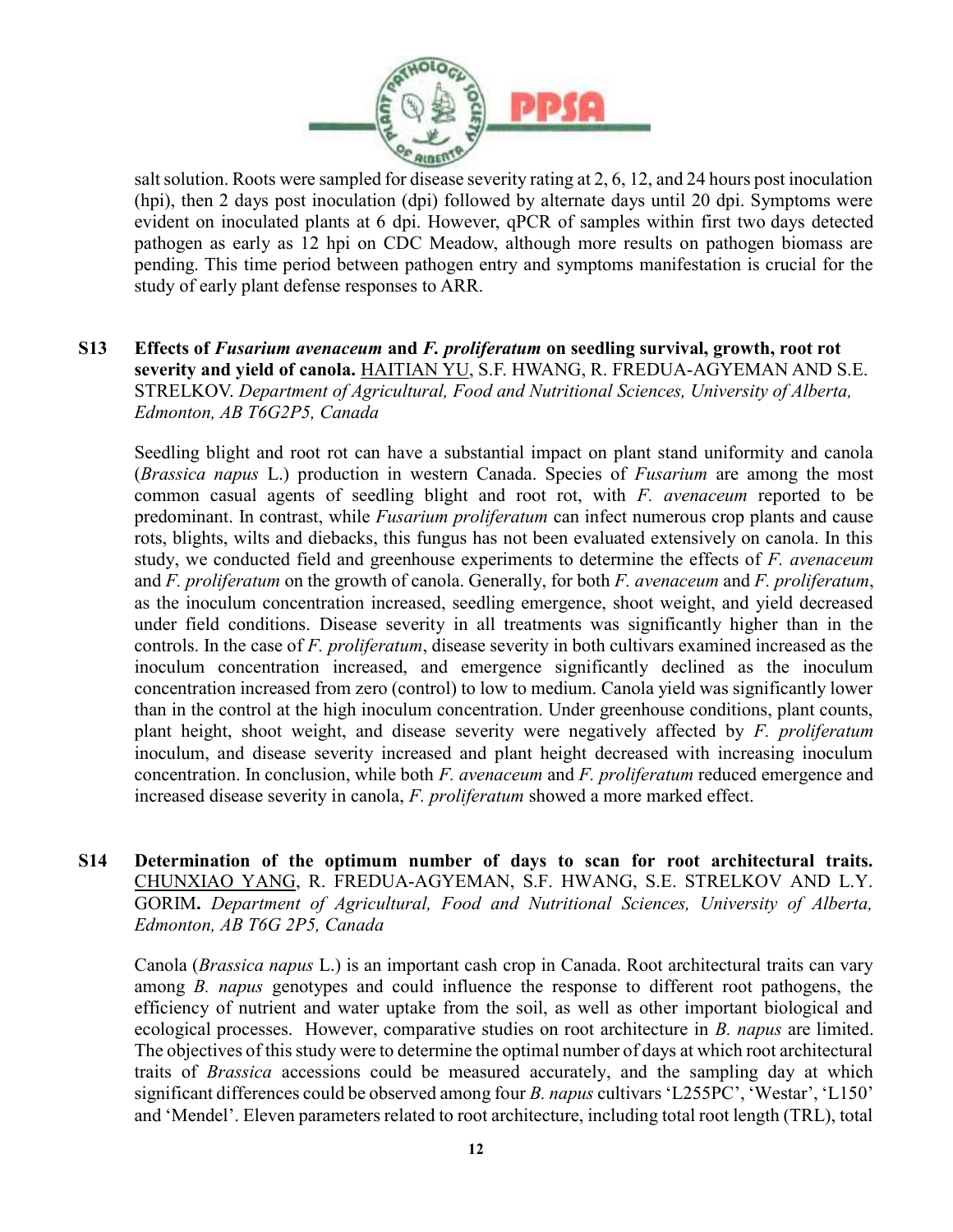

surface area of roots (TRSA), average root diameter (RAD), Number of tips (NTP), total primary root length (TPRL), total lateral root length (TLRT), total tertiary root length (TTRL), basal link length (BLL) and the proportion of TTRL, TRSA and Volume in 7 diameter classes (0-3.5 mm with 0.5 mm gap) were compared among the four *B. napus* cultivars at 7, 14 and 21 days after 1-week pre-germination. Roots were examined using an EPSON Perfection V800 scanner and WinRHIZO software, with the data analyzed using a mixed-effect linear model. The preliminary data suggested that 14-day-old seedlings were optimal for the accurate measurement of root architectural traits under hydroponic conditions in the growth chamber. This serves as a reference point for additional studies on root architecture and its influence on disease resistance and other processes.

S15 Optimization of *Fusarium oxysporum* inoculation methods for *Brassica napus*. CHUNXIAO YANG, S.F. HWANG, R. FREDUA-AGYEMAN AND S.E. STRELKOV. Department of Agricultural, Food and Nutritional Sciences, University of Alberta, Edmonton, AB T6G 2P5, Canada

Fusarium wilt, caused by Fusarium oxysporum, was first reported on canola (Brassica napus L.) in Alberta about 20 years ago. Due to climate change and other factors, the disease has high potential to become an issue in Canadian canola production. The objective of this study was to evaluate the effect of seedling age at the time of inoculation, length of time roots are exposed to inoculum, and the concentration of inoculum on fusarium wilt severity. Seven, 14 and 21-day-old seedlings of the canola 'Westar' were inoculated with F. oxysporum by incubating the roots in one of three conidial suspensions (10<sup>5</sup>, 10<sup>6</sup> or 10<sup>7</sup> conidia/mL) for 5 min, 2 h, 6 h or 12 h. The seedlings were then transplanted into a potting mixture and maintained under greenhouse conditions. Twenty-one days after inoculation, the seedlings were assessed for fusarium wilt severity. Seedlings inoculated at 21 days developed the greatest disease severity, while those inoculated at 7 days showed the lowest severity. Incubation of the roots in the inoculum suspension for 12 h resulted in significantly greater disease severity than incubation for 5 min, 2 h or 6 h. Inoculation with a concentration of  $10^6$  or  $10^7$ conidia/mL resulted in significantly greater disease than inoculation with  $10<sup>5</sup>$  conidia/mL. Based on these results, fusarium wilt development appears strongest when the roots of older seedlings are incubated with higher concentrations of *F. oxysporum* for longer periods.

S16 Transcriptomic profiling of the host-pathogen interaction in tan spot of wheat. CLAUDIA ESCOBAR-GIL, L. GALINDO-GONZALEZ, A. AKHAVAN AND S. STRELKOV. Department of Agricultural, Food and Nutritional Science, 410 Agriculture/Forestry Centre, University of Alberta, Edmonton, Alberta, T6G 2P5. Canada

Tan spot, caused by the necrotrophic fungus Pyrenophora tritici-repentis, is a foliar disease that affects wheat (Triticum aestivum and Triticum turgidum) by decreasing the kernel weight and number of kernels per spike. In recent years, tan spot has become one of the most detrimental diseases of wheat in Canada. Research on this pathosystem has focused on understanding the genetic basis of host resistance, yet important aspects of the plant-pathogen interaction remain unanswered. Using high-throughput RNA-sequencing, we have identified differences between isolates of P.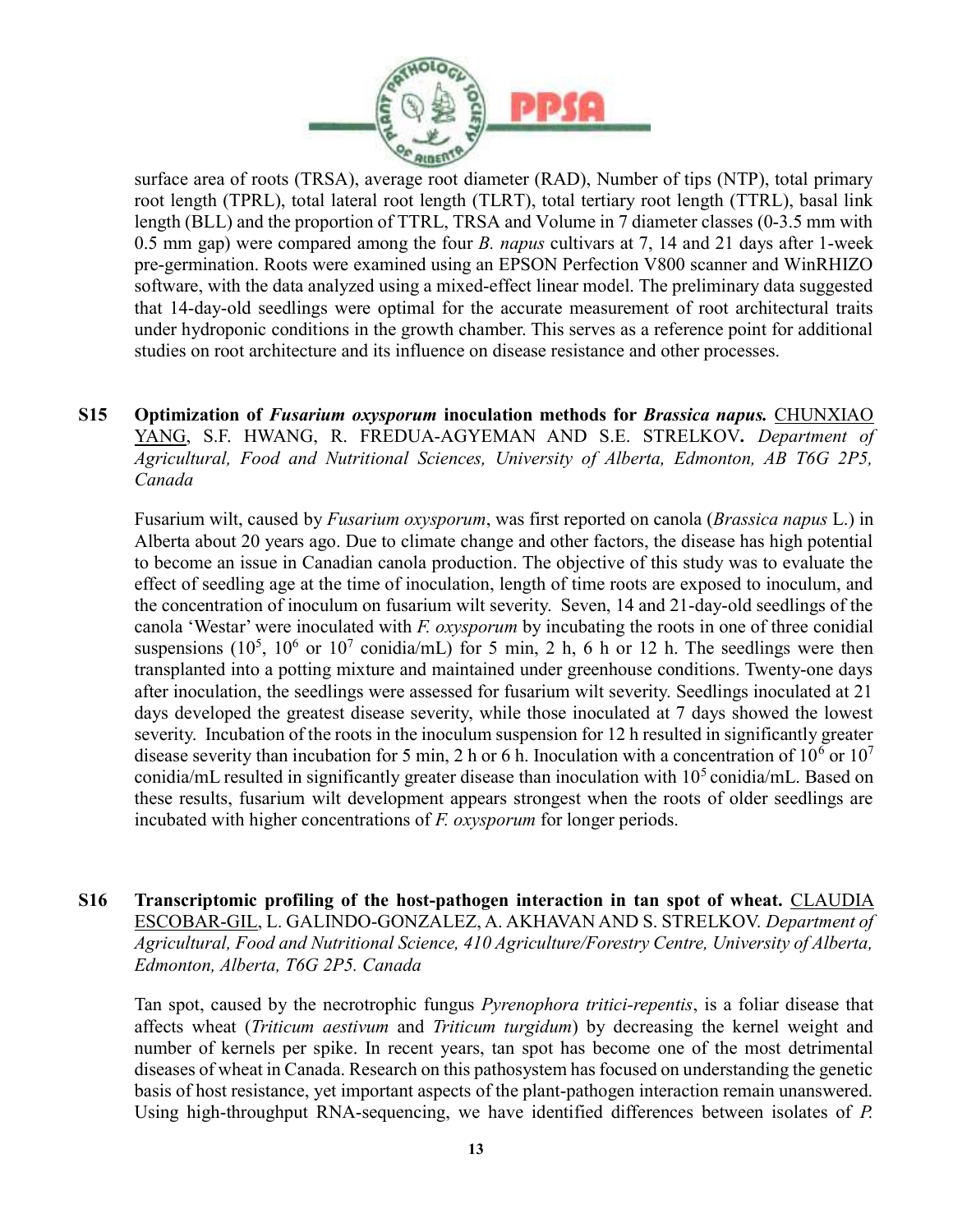

tritici-repentis during saprophytic vs. parasitic growth. Differences were also identified in planta, at 12, 36 and 72 h after inoculation, between isolates producing the necrotrophic effectors ToxA and ToxB. The number of reads recovered indicated an increase in the ToxA-producer, while minor changes in read numbers were found for the ToxB producer. Preliminary analysis showed that the expression patterns correctly clustered the biological replicates according to each treatment, validating the experiment. For the ToxA-producing isolate, the number of differentially expressed genes decreased over time, in contrast with the ToxB-producing isolate, which presented a constant pattern of expression. This study will provide genomic-based resources to improve understanding of virulence mechanisms in P. tritici-repentis and identify patterns of molecular interactions between the host and pathogen. The knowledge can be applied to the development of improved tan spot management programs, by identifying genes involved in virulence and potential targets in the host. Additionally, through comparative genomics with other necrotrophic fungal pathogens, these genes can provide insights into pathogenicity-related processes.

T3 A search for an effective control measure against root-rot in field pea: Effect of antimicrobial peptides on *in vitro* growth of *Aphanomyces euteiches*. **ALBERT J. HANNIG<sup>1</sup>, S.** CHATTERTON<sup>2</sup>, M. TETORYA<sup>3</sup>, D. SHAH<sup>3</sup> AND R. K. GOYAL<sup>1</sup>, <sup>1</sup>AAFC, Lacombe Research and Development Centre, Lacombe, AB, T4L 1W1, Canada, <sup>2</sup>AAFC, Lethbridge Research and Development Centre, Lethbridge, AB, T1J 4B1, Canada, <sup>3</sup>Donald Danforth Plant Science Center, St. Louis, MO, 63132, USA

Dry field pea (*Pisum sativum* L.) is an important export crop grown in the Canadian prairies. With the recognition of benefits of plant-based proteins in human diet, and the fact that field pea has a high protein content in seeds, the demand of this crop is expected to grow significantly. In addition, because of its nitrogen fixing ability which enables it to keep a low carbon footprint, field pea has gained further importance in crop cultivation choices. However, a growing presence of root-rot pathogens in the Prairies fields and lack of effective control measures have seriously threatened the pea production system. Aphanomyces euteiches is one of the pathogens responsible for root-rot that infects seedlings resulting in severely reduced plant growth and seed yield, thus causing substantial economic losses. Long-lived dormant oospores of the pathogen in soil make it difficult to manage the disease. Here in this study, we are exploring to assess the efficacy of antimicrobial peptides (AMPs), which are a part of plant innate immunity but have a different mechanism of action than classical R-genes, against A. euteiches. Thirteen AMPs were tested for their ability to inhibit the growth of A. euteiches under in vitro conditions. Using a resazurin stain assay the inhibitory concentration (IC50) values of the AMPs were determined. The most effective AMPs were PN60 and PN51 with average IC50 values of 3.03 and 0.79 uM, respectively. A highly potent activity of these peptides was very promising which can be further developed into a novel approach to manage A. euteiches-induced root rot in field pea.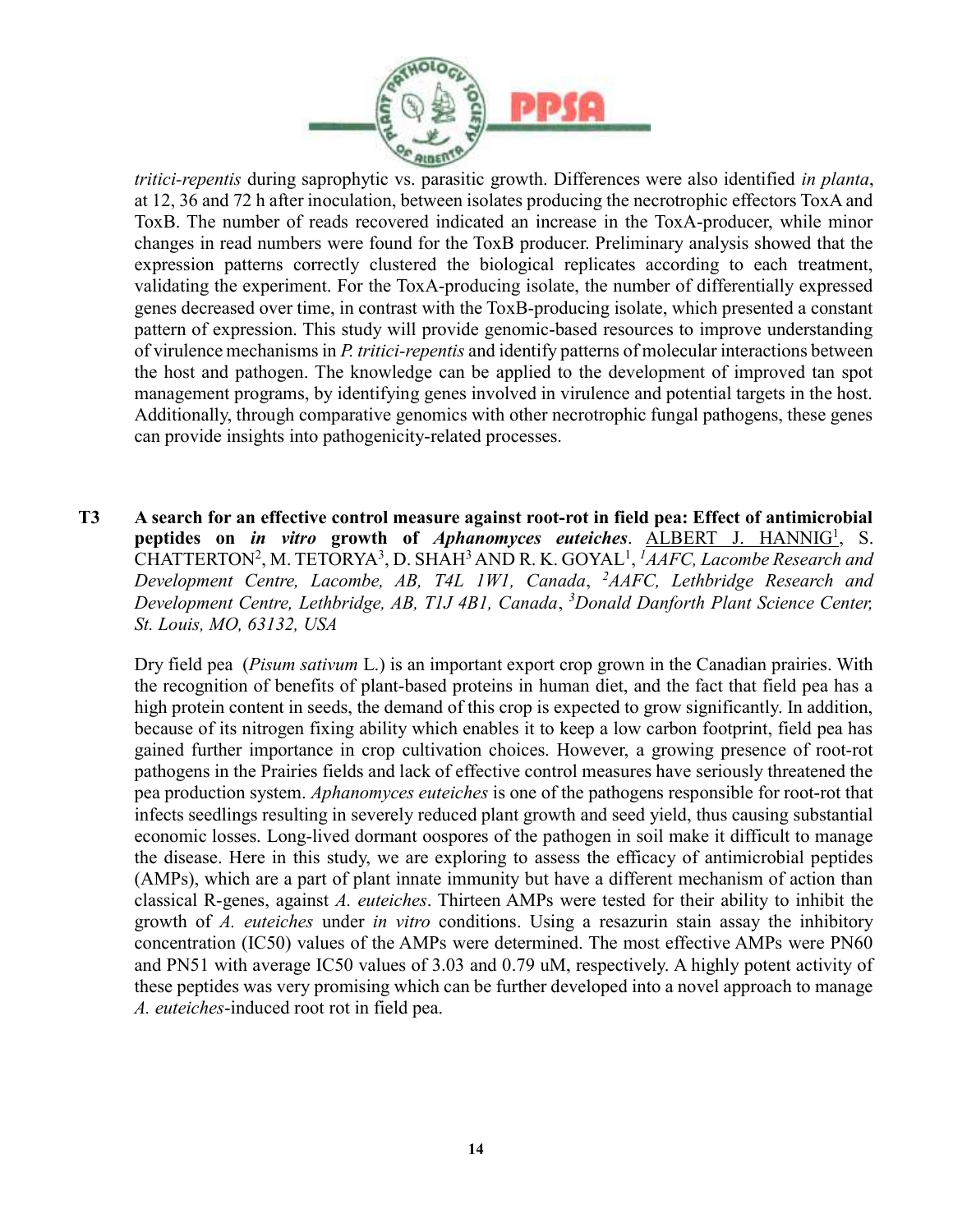

T4 Pyrenophora tritici-repentis in Japan: first report on race structure and a novel ToxA haplotype. MOHAMED HAFEZ, T. DESPINS, K. NAKAJIMA & R. ABOUKHADDOUR. Agriculture and Agri-Food Canada, Lethbridge Research and Development Center, Lethbridge, T1J 4B1, AB, Canada. (K.N) Mie Prefectural Agricultural Research Institute, Matusaka, Japan.

Tan spot, caused by Pyrenophora tritici-repentis (Ptr), is a destructive foliar wheat disease reported worldwide. The fungus was first described as a pathogen on wheat in Japan in the 1920s, but since then there are no reports on the race structure or the dominant effectors secreted by Ptr in Japan. In this study, ten single-spore isolates of Ptr were collected from bread wheat and from four locations within the Mie prefecture in Japan. These isolates were evaluated for their virulence on four differential wheat genotypes, and tested for the presence/absence of the effector genes, ToxA and ToxB and its homolog toxb, in multiplex PCR assays. Eight isolates were designated as race 2 (ToxAproducers), and two isolates were classified as race 1 (ToxA and ToxC-producers), based on their virulence patterns. The necrosis-inducing ToxA gene was present in all tested isolates, whereas ToxB, the chlorosis-inducing gene, and its homolog *toxb* were totally absent. Sequence analysis for  $ToxA$ amplicons from these isolates indicated the presence of a novel ToxA haplotype. Comparative sequence analysis and re-sequencing of ToxA from reference Ptr isolates showed that all the previously published Ptr ToxA haplotypes (3 haplotypes) were identical. This is the first report correctly confirming the presence of an additional new *ToxA* haplotype in *Ptr*, which has two nonsynonymous mutations at the DNA level that alter the amino acid sequence of the ToxA effector. The overall results highlight the value of exploring variability in Ptr and its ToxA haplotypes around the world to gain a better understanding of the evolution of this important fungus.

#### GUEST SPEAKER ABSTRACTS

The occurrence and spread of clubroot in Alberta (2005-2020). YOANN AIGU, V.P. MANOLI AND S.E. STRELKOV. Department of Agricultural, Food and Nutritional Science, 410 Agriculture/Forestry Center, University of Alberta, Edmonton, AB T6G 2P5, Canada

Clubroot, caused by the obligate parasite Plasmodiophora brassicae, is a soilborne disease of Brassica napus and other cruciferous hosts. Infection by P. brassicae is associated with the formation of large galls on the roots of susceptible plants, leading to yield losses estimated at 10%- 15% globally. In Alberta, clubroot was first identified on canola in 2003 and targeted surveys have been conducted annually since 2005, generating a large data set. By 2020, clubroot had been detected in almost 3400 fields. At present, the disease is managed mainly by planting clubroot resistant canola cultivars, which initially became available in 2009 and 2010. However, in 2013, resistance-breaking (RB) genotypes of P. brassicae were detected for the first time in Alberta. By 2019, RB genotypes had been confirmed in 239 clubroot-infested fields vs. 2928 fields infested by the wild-type (WT) genotype. In this presentation, the patterns and rates of spread will be compared for RB and WT genotypes of P. brassicae, and epidemiological approaches, including mathematical modeling and the application of the minimum convex polygon method, will be applied to improve understanding of pathogen dissemination and evaluate the efficiency of efforts to limit disease spread.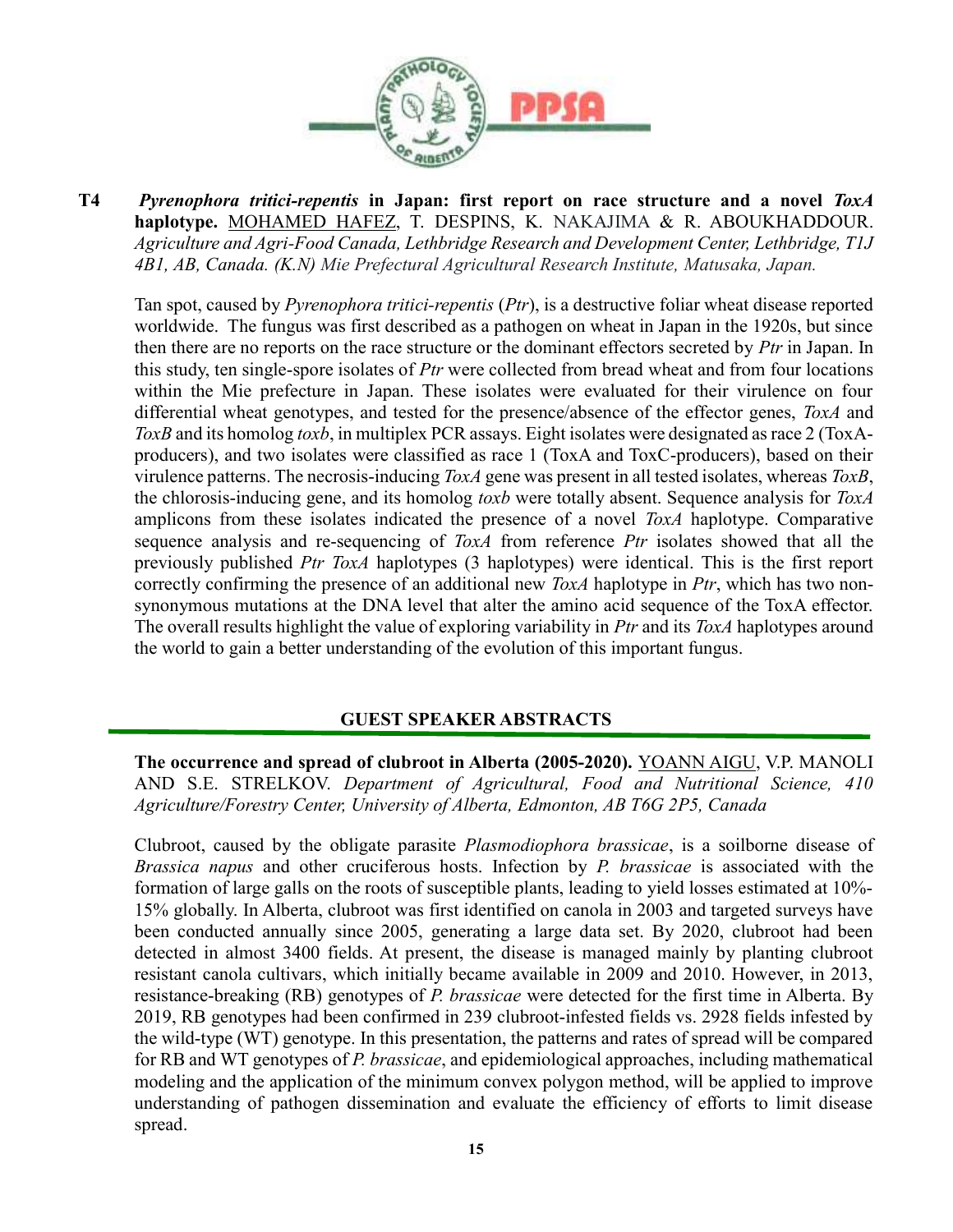

Fungicide timing and assessment of risk factors for sclerotinia stem rot of canola. THOMAS KELLY TURKINGTON, H. KLEIN-GEBBINCK, H. KUBOTA, B. TIDEMANN, G. SEMACH, C. GEDDES, S. CHATTERTON, M. HARDING, PRABHATH LOKURUGE, A. MULENGA, E. KARPPINEN, P. MOOLEKI, D. TOMASIEWICZ, G. PENG, W. MAY, R. MOHR, G. TELMOSSE, D. PAGEAU, J. FENG, E. MCBAIN, AND S.E. STRELKOV. (T.K.T., H.K., B.T.) Lacombe Research and Development Center, Agriculture and Agri-Food Canada, Lacombe, AB T4L 1W1, Canada; (H.K.-G., G.S.) Beaverlodge Research Farm, Agriculture and Agri-Food Canada, Beaverlodge, AB T0H 0C0, Canada; (C.G., S.C.) Lethbridge Research and Development Center, Agriculture and Agri-Food Canada, Lethbridge, AB T1J 4B1, Canada; (M.H.) Alberta Agriculture and Forestry, Crop Diversification Centre South, Brooks, AB T1R 1E6, Canada; (P.L., A.M.) Scott Research Farm, Agriculture and Agri-Food Canada, Scott, SK S0K 4A0, Canada; (E.K., P.M., D.T.) Canada-Saskatchewan Irrigation Diversification Centre, Agriculture and Agri-Food Canada, Outlook, SK S0L 2N0, Canada; (G.P.) Saskatoon Research and Development Centre, Agriculture and Agri-Food Canada, Saskatoon, SK S7N 0X2, Canada; (W.M..) Indian Head Research Farm, Agriculture and Agri-Food Canada, Indian Head, SK S0G 2K0, Canada; (R.M.) Brandon Research and Development Center, Agriculture and Agri-Food Canada, Brandon, MB R7A 5Y3, Canada; (G.T., D.P.) Normandin Experimental Farm, Agriculture and Agri-Food Canada, Normandin, QC G8M 4K3, Canada; (J.F.) Alberta Agriculture and Forestry, Crop Diversification Centre North, Edmonton, AB T5Y 6H3, Canada; and (E.B., S.E.S) Department of Agricultural, Food and Nutritional Science, 410 Agriculture/Forestry Center, University of Alberta, Edmonton, AB T6G 2P5, Canada

Fungicide use decisions can be challenging for producers trying to manage sclerotinia stem rot (SSR) of canola caused by Sclerotinia sclerotiorum. The objective of this work was to determione the appropriate times in terms of crop growth stage, weather conditions and inoculum load for fungicide applications to improve SSR management. An experiment was conductedin 2019 at 10 locations across Canada and included two seeding rates (60 and 120 seeds m<sup>-2</sup>) and nine fungicide applications arranged in a four-replicate factorial design. Applications included a check and single or dual fungicide applications (prothioconazole) starting at the yellow bud (YB) stage and then 1-4 weeks after YB. Rainfall, and in-canopy and ambient temperature and relative humidity were monitored along with assessment of aerial inoculum load. Weather conditions and reduced inoculum load at most sites limited SSR, except Beaverlodge, AB and Outlook, SK. The greatest reduction in SSR at Beaverlodge tended to occur for the single fungicide application three weeks after YB and the dual application at YB and again three weeks later. At Outlook, the one week after YB tended to have to lowest SSR. No yield data were available at Beaverlodge due to early onset of winter and subsequent deer damage, while at Outlook no yield differences occurred which was likely due to SSR levels being low (<4% incidence in the check treatments). Preliminary results suggest that optimal timing for reducing sclerotinia stem rot will vary based on crop growth stage, weather conditions, and inoculum loads prior to and during flowering.